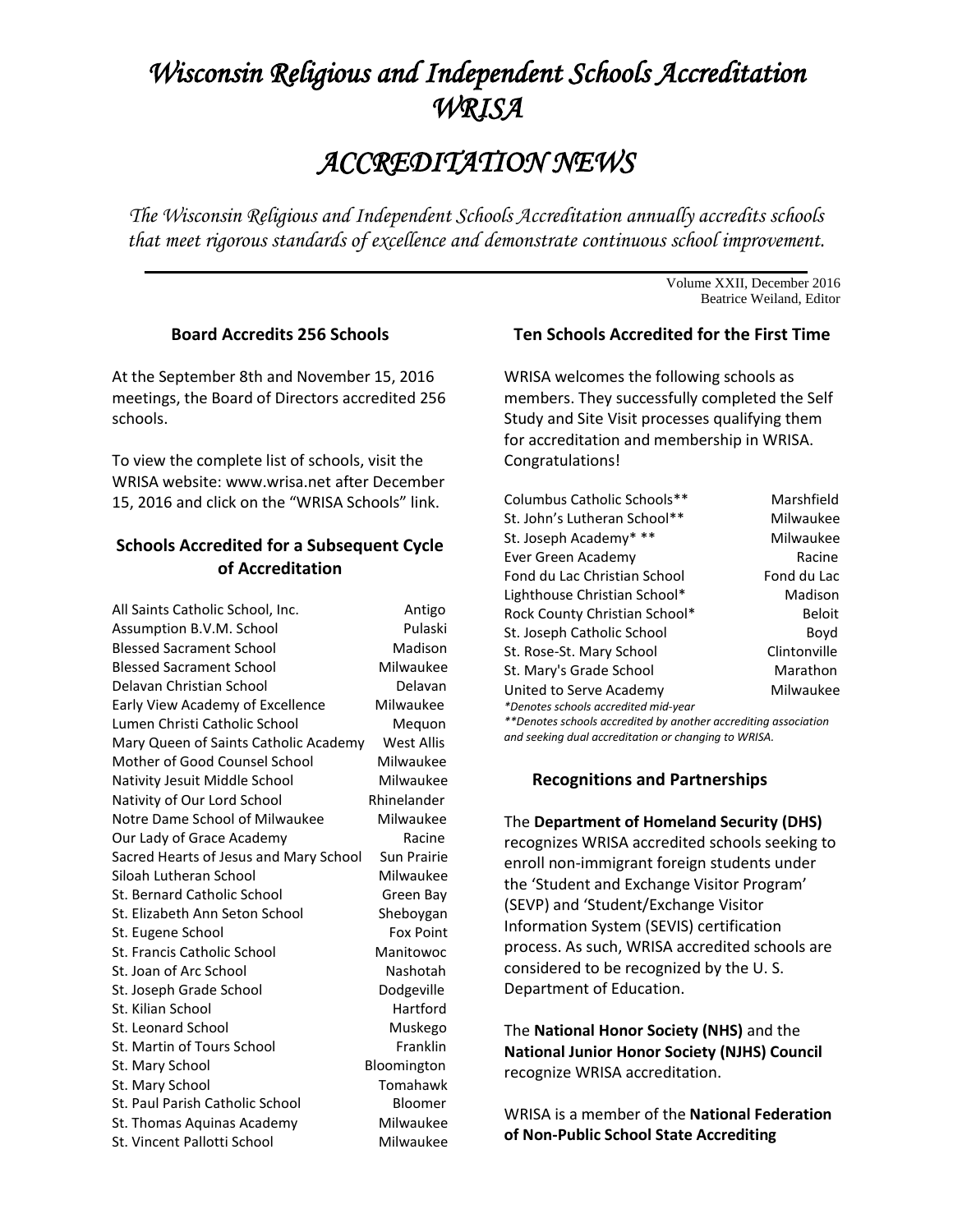**Associations (NFNSSAA).** This federation is composed of state accrediting associations that have a common purpose of promoting high quality non-public education for the families they serve. Together, they serve more than 200,000 children. The federation meets annually to share information relevant to their own state chapters and collaborate on common issues. [\(www.nfnssaa.com\)](http://www.nfnssaa.com/)

WRISA is approved by the State of Wisconsin to pre-accredit and accredit schools for the parental choice program. Currently, WRISA accredits over 85 parental choice schools and has nine in candidacy.

The Wisconsin Health and Educational Facilities Authority (WHEFA) recognizes WRISA accredited schools that are looking for low cost capital financing for building and equipment improvement, and expansion needs. This includes old loans as well as new funding. To learn more about financing options go to [www.whefa.com.](http://www.whefa.com/)

#### **Schools Accepted into Candidacy**

The following schools have successfully met the WRISA pre-accreditation criteria, and have been accepted as Candidates:

HOPE Christian Schools: Fidelis Milwaukee King's Academy, Inc. Milwaukee St. John XXIII Catholic School Port Washington Valley Christian School **Christian School** CSceola

#### **Benefits of Accreditation**

- $\triangleright$  Accreditation offers a framework for schools to conduct a rigorous selfassessment using a set of standards that are considered the standards of the industry.
- $\triangleright$  WRISA accreditation provides assurances to schools' many stakeholders including parents; prospective families; church leaders; state, national, and international government agencies; and education institutions.
- $\triangleright$  The Site Visit process provides schools with an objective independent team of educational professionals who validate the schools' own self-assessment and the

schools' adherence to the WRISA Standards with Quality Indicators.

- $\triangleright$  Accreditation provides schools with the opportunity to celebrate their successes and achievements.
- $\triangleright$  Accreditation provides schools with the opportunity to identify areas for selfimprovement and growth and develop a strategic plan to accomplish their goals.
- $\triangleright$  WRISA's annual reporting process ensures ongoing accountability that schools are maintaining adherence to the standards and accomplishing their goals.

## **End of the Year State of the Organization Report**

Currently, WRISA accredits 256 non-public schools serving more than 53,000 students throughout the great State of Wisconsin. This includes elementary, middle, and high schools; and elementary through high school combinations. The diverse school communities include faith-based, independent, and specialty schools serving the needs unique to their student populations. In addition, there are 15 candidate schools with approximately 1,500 children enrolled. The smallest accredited school has ten or fewer students enrolled. The largest enrollment exceeds 1,900 students.



Annual membership fees account for 84% of the income. The remainder comes from candidate application and progress report fees, preaccreditation application fees, and dividends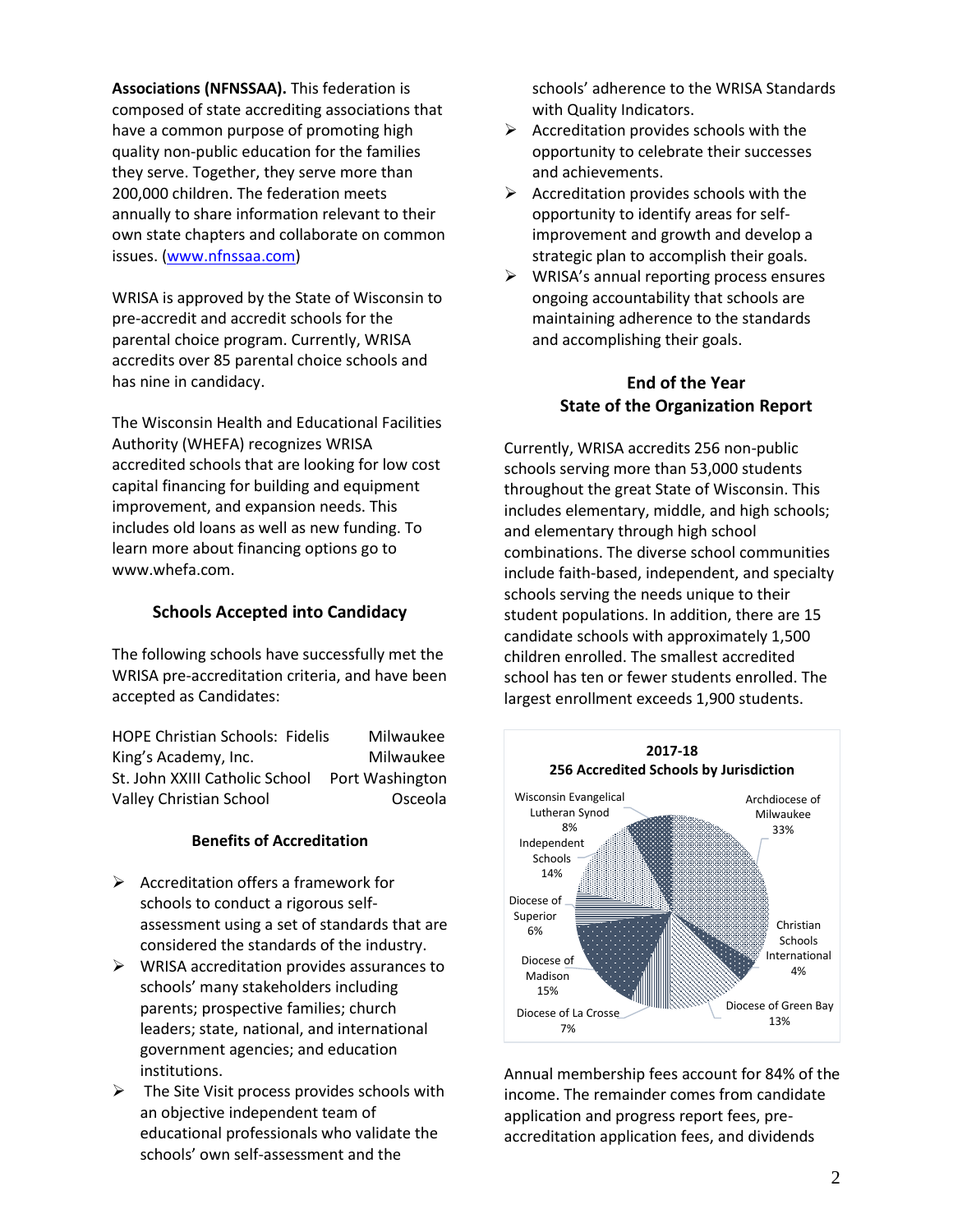which go back into investments. Income is used to cover expenses including but not limited to: maintaining the WRISA office and website; paying insurance and professional membership dues, purchasing supplies and equipment; reimbursing work-related expenses; and paying wages for one part time employee, the executive director.





Besides accrediting schools, the WRISA Board, accomplished these goals during 2015-16:

- $\triangleright$  Revised the WRISA mission statement.
- $\triangleright$  Revised the Substantive Change form in the Annual Report.
- $\triangleright$  Revised Standard Quality Indicators 5.18, 5.23 and 6.12.
- Revised Parental Choice Pre-accreditation Criteria C and I.
- $\triangleright$  Approved Wisconsin Catholic Standards Self Study document for Catholic Schools and initiated process for transitioning to

paperless online reporting and storing documents.

Board goals for the 2017-18 school year are:

- $\triangleright$  Examine visiting team process, composition, and training as conducted by the jurisdictions to ensure integrity and consistency of the process.
- $\triangleright$  Hold a goal setting session for determining future goals.
- $\triangleright$  Conduct a training on the Wisconsin Catholic Schools Accreditation document.
- $\triangleright$  Review Standard Quality Indicators as they apply to high schools.
- $\triangleright$  Review Standard Quality Indicators and protocols as they apply to 'systems'.
- $\triangleright$  Create an online capacity for paperless Self Study and Annual Reports.
- $\triangleright$  Develop a membership/board survey.
- $\triangleright$  Review and update the By-laws.
- $\triangleright$  Develop and implement a marketing plan that will promote WRISA both internally and externally.

#### **2016 Marks 25th Anniversary**

November 2016 marked a significant milestone for the Wisconsin Religious and Independent Schools Accreditation (WRISA). 25 years ago the Wisconsin Council of Religious and Independent Schools (WCRIS) formed WRISA.

The WCRIS Board of Directors wanted to establish an independent accrediting association that would provide a measure of accountability to their own constituents and the public that would be affordable for large and small schools alike, and would be responsive to the needs of all religious and independent schools in the great State of Wisconsin. Thus, after much discussion, consultation, and planning, the Wisconsin Religious and Independent Schools Accreditation (WRISA) was born.

Through the efforts of the original directors and all subsequent directors, WRISA is one of the leading accrediting associations in Wisconsin providing an independent, credible, costeffective service to non-public schools focused on advancing their unique missions and